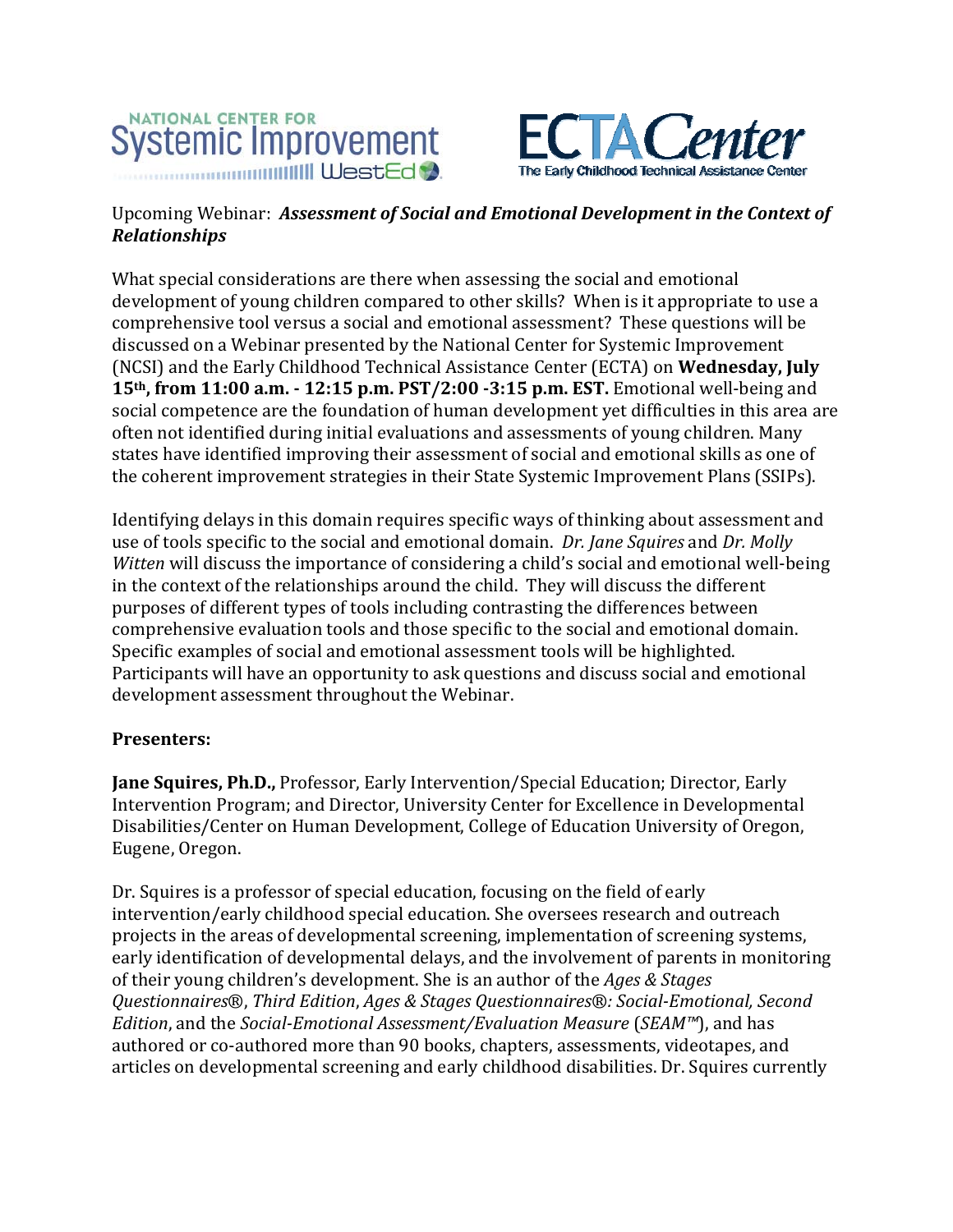teaches doctoral level courses in early intervention/special education and conducts research on comprehensive early identification and referral systems for preschool children.